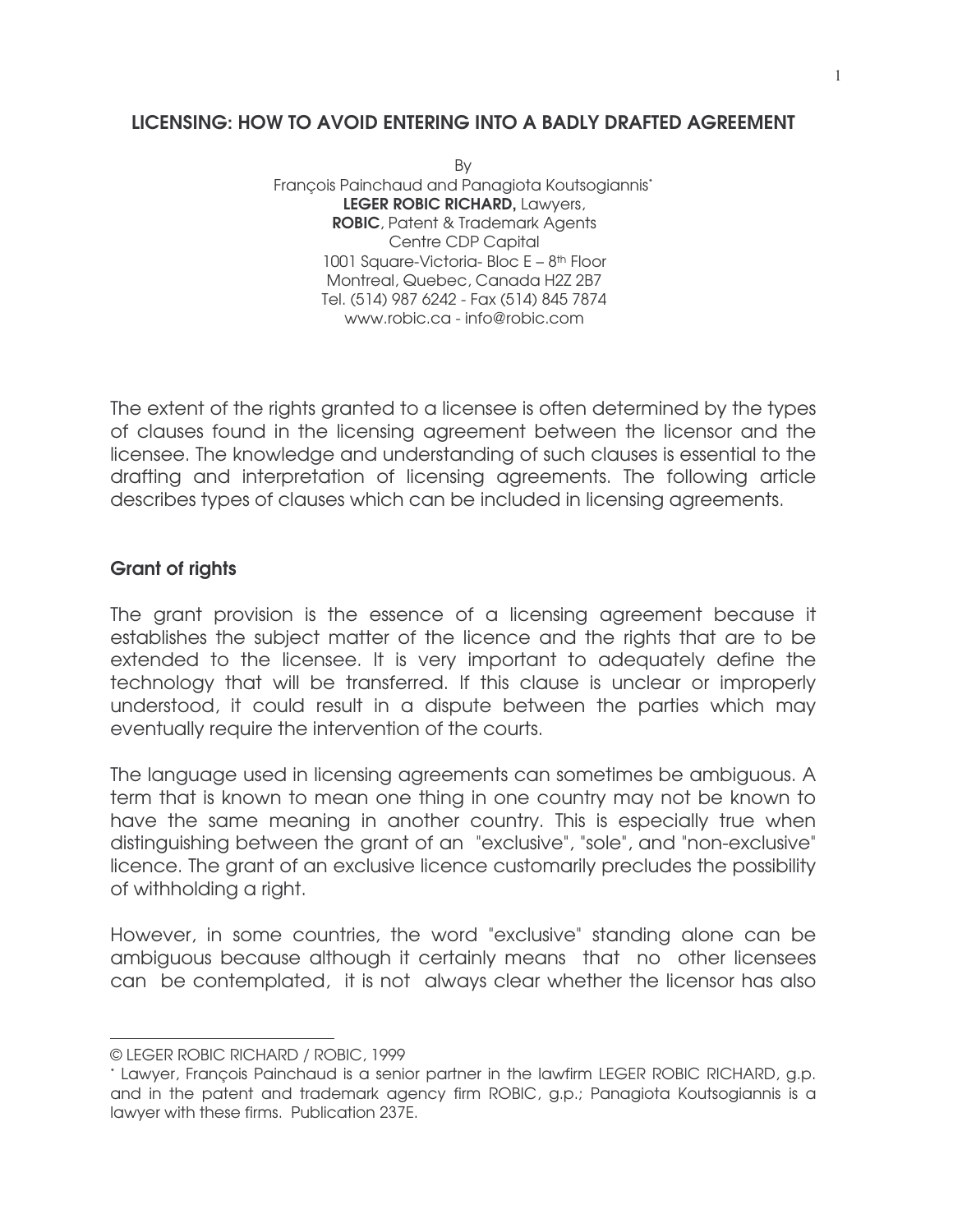reserved for himself any of the licensed rights (this is usually referred to as a "sole" licence).

The words "sole and exclusive" are sometimes used together to describe an exclusive licence but should be avoided because in fact the terms are contradictory. Furthermore, an expression such as "open exclusive licence" which is sometimes used will not necessarily mean the same thing for one person as it will for another. In such cases it is essential to include further descriptive language in order to leave no doubt as to the legal character of the licence being granted.

The grant provision must also foresee the right to either make, use or sell the licensed product or a combination of these rights. When the grant provides for the right to "make, use and sell", a patentee is completely waiving his right to exclude the licensee from enjoyment of the patented invention within the territory to which the patent pertains. It is therefore viewed as not necessary to use words such as "have made, ...lease, ... or otherwise dispose of". If such words are used, the courts may be forced to interpret the clause restrictively since there has been a departure from the common language used in these clauses. Hence, it is not always wise to try to clarify by adding more legal terms which are not necessary, because this could have the opposite effect and may cause confusion. If such terms must be used because of surrounding circumstances, they should be used in a non-limitative list.

The rights to make, use and sell, although often seen together, are separable. However a grant that only provides for the right to make the product would be useless without the additional right to either use or sell such a product. It is therefore very likely that when the grant provides only for the right to make the product, the courts will also imply a right to use or sell.

# FIELD OF USE

The field of use provision requires careful and precise drafting in order to clearly separate the various fields of use which are often too finely divided. The difficulty lies in trying to divide fields of use in areas where the technologies are complex and there is a high potential for overlap between the licensed products. The task becomes even more challenging when the usefulness of technology has yet to be proven.

In order to avoid disputes, the licensor should attempt to licence uses that are indeed separable and non competitive. A problem that may result from the inclusion of a field of use clause in the licensing agreement is the division of a naturally competitive market, which in the U.S. gives rise to antitrust issues.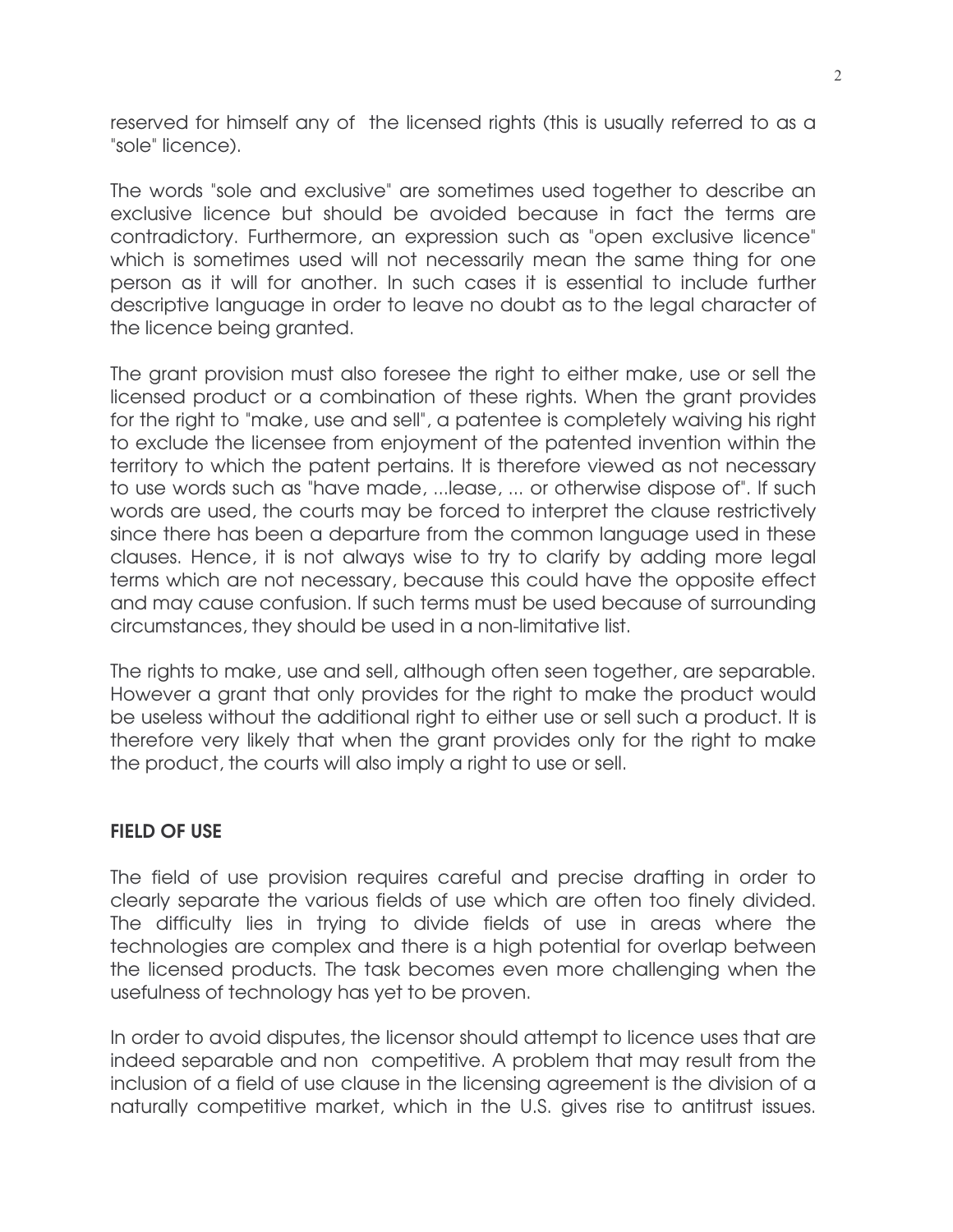When the division is a commercial one instead of a technical one, the interference in natural competition is even more apparent. For example, if the licensee is prohibited from selling to companies and can only sell to individuals, he is being refused access to a substantial part of the market. Nevertheless, this type of separation has been found to be legal by the U.S. Courts. Furthermore, this type of provision restricts the potential for initiative and expansion on the part of the licensee who is limited to a specific use of the licensed product. In effect, it prohibits the licensee from realizing the benefits of the licence in certain technical fields.

When the field of use covered by the licence is not clearly defined, the licensee may be tempted to exploit unexpected uses of the licensed technology which might develop. This will be disadvantageous to the licensor who negotiated the original agreement with only a certain use in mind, and who is receiving royalty payments to reflect only that portion of the use, while the licensee is receiving more than he bargained for. A field of use clause should therefore identify the precise field agreed upon by the parties and maintain the Licensor's rights in any new field not foreseen or foreseeable on the day the agreement is executed.

Restriction on the use of a product will not be inferred if there is no express term in the agreement to impose a possible restriction. In Union Industries Inc. v. Beckett Packaging Ltd. (1993), 48 C.P.R. (3d) 523 (Ont.C.G.D.), the Court came to the conclusion that in the absence of any explicit restrictions, when a purchaser acquires a licence for a patented item, he or she receives a licence to deal with the item in any way.

# MOST FAVOURED-LICENSEE

The licensor who enters into a licensing agreement should do everything possible to avoid including a most-favoured-licensee provision in the agreement. The licensee on the other hand will want to make sure that he includes a provision where he is treated as well as a subsequent licensee, if not more advantageously. If the parties do decide to include such a clause in the agreement, it should be drafted very carefully.

In a recent American decision, Studiengesellschaft Kohle, m.b. v. Hercules Inc, 105 F.3d 629 (Fed.Cir. 1997), we see the disadvantages that could arise for a licensor who includes a most-favoured-licensee provision in the licensing agreement. In this case, the Court was forced to conclude that the licensor had breached the licensing agreement when he had failed to inform the licensee of a licence that he had granted to a subsequent licensee. The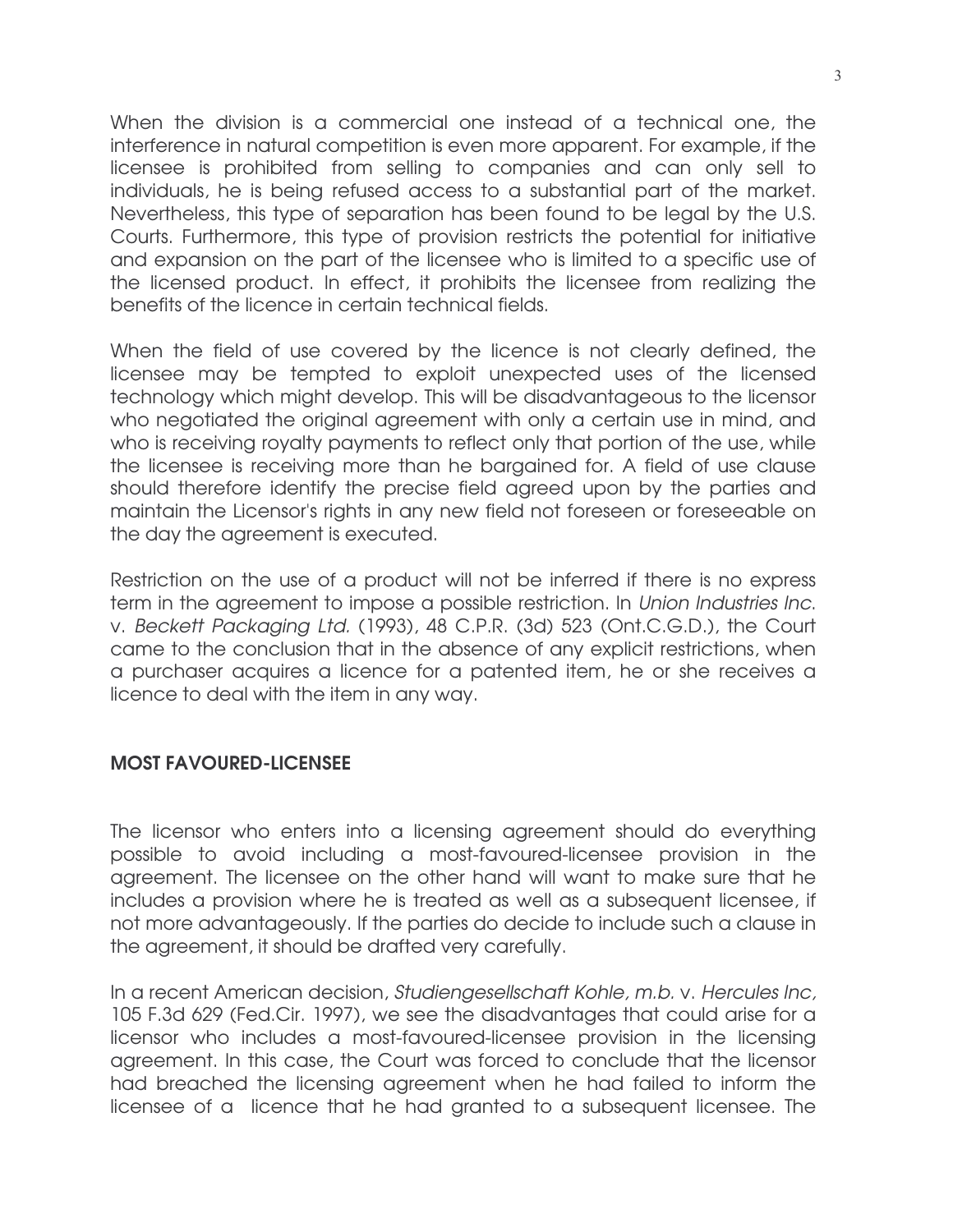original licensee had managed to have included in the agreement a very broad most-favoured-licensee provision and when the time came to have it interpreted, the Court had no choice but to rule in the licensee's favour.

The biggest problem with this type of provision is that not enough thought is given to the content and not enough limitations are placed on its applicability. In negotiating this type of clause there are certain factors that need to be taken into consideration as possible restrictions to the clause: i) a time constraint could be placed in the licence; ii) there could be a limitation to specific patents and/or pending applications; iii) the most-favouredlicensee clause may be limited to non-litigation related licenses.

If such a clause is to be included in the agreement, the licensor should require that the licensee be forced to accept all the terms that appear in the more favourable agreement, rather than allowing him to choose only selected terms that are to his advantage.

### BEST EFFORTS

The difficulty arising from this type of provision is in defining the term "best effort" and in deciding what type of effort can be considered as the "best" effort. Although this term is widely used in licensing agreements, the uncertainty over legal treatment of such a provision impedes the ability of parties to contract effectively.

Over the years, the courts in the United States and Canada have been called upon on several occasions to interpret "best efforts" clauses. Each time, the courts have been inconsistent in the treatment of such a clause and it is therefore difficult to appreciate the extent of the obligation placed on a licensee (or licensor) who is bound to put forward his best effort in marketing or developing a certain product.

In Bloor v. Falstaff Brewing Corp., 601 F.2d 609 (2nd Cir. 1979) the Court was of the opinion that the best efforts obligation was violated even though the sale of the product was highly unprofitable. However, in Western Geophysical Co. v. Bolt Associates, Inc., 584 F.2d 1164 (2nd Cir. 1978), the best efforts obligation was held to be satisfied even though no device had been made or sold. This was due to the fact that the device was not mechanically sound and Western was trying to improve the mechanical reliability of the device before putting it on the market. However the efforts put into developing the product were seen by the Court as being sufficient to satisfy the contractual obligation of using "best efforts".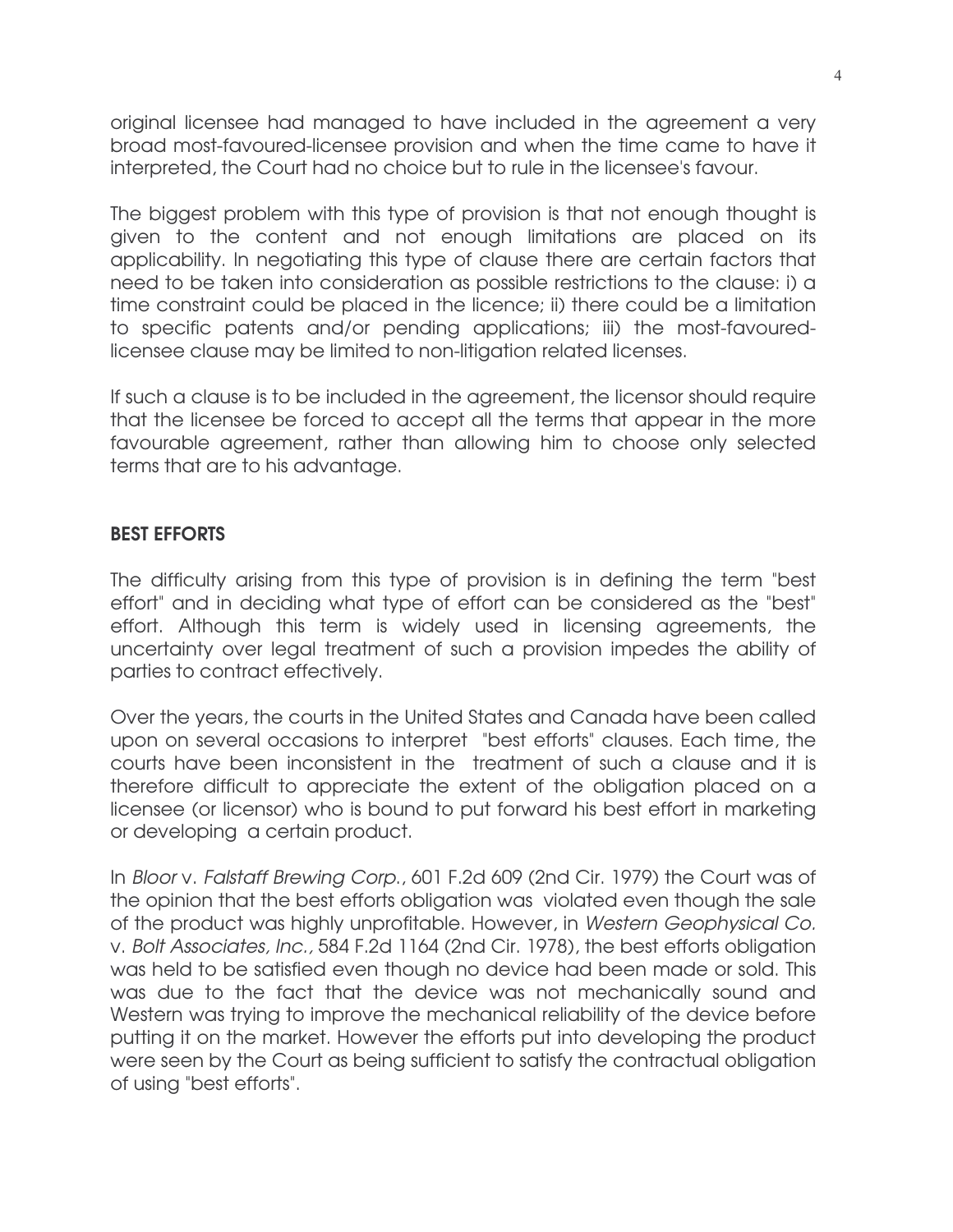In Zilg v. Prentice-Hall, Inc., 717 F.2d 671, cert. denied, 466 U.S. 938 (2nd Cir. 1983), the test used for deciding whether "best efforts" had been used was limited to whether the product had been given a reasonable chance of achieving market success.

Another test used by the courts in determining whether the obligation of "best efforts" is being satisfied is a subjective test as opposed to an objective one. This test would take into consideration the potentialities of the licensee's business and the circumstances that might arise to affect it. The party with such an obligation can only be asked to do that which is reasonably expected under the circumstances (Respirex of Canada Ltd. v. Flynn (1975), 22 C.P.R. (2d) 104 (Ont. H.C.) affirmed (1978) 41 C.P.R. (2d) 74 (Ont. C.A.)).

In Canada, there is case law defining the term "best efforts" used in contracts other than technology transfer agreements. The courts in such cases seem to equate the best efforts provision to an obligation to "leave no stone unturned": C.A.E. Industries Ltd. v. R. (1983), 2 F.C. 616 (F.C.T.D.). This would impose a tremendous obligation upon the licensee to ensure that every single possibility for exploiting or efficiently marketing the product has been thought of and that no angle has been neglected. Such an obligation would imply a substantially greater effort to be given by the licensee than that which is usually required to satisfy this type of obligation by the American courts.

#### Implied Obligation of Best Efforts

The courts have sometimes had to decide whether, in the absence of an express obligation to that effect in a contract, the licensee is bound to the performance of "best efforts" arising from an implied obligation. This issue was dealt with in detail by the U.S. Court of Appeals in Permanence Corporation v. Kennametal, Inc., 908 F.2d 98 (6th Cir. 1990). The Court acknowledged that such an obligation has sometimes been inferred in certain circumstances where for example "no advance payments were made and the licensor had to rely entirely on the good faith of the licensee in order to receive any consideration in return for the grant of the exclusive agency."

The argument of the licensor in this case was that the provision for royalty payments implies a best efforts obligation because royalties will only be generated if the defendant is under a duty to exploit the patented process. However the Court came to the conclusion that a substantial minimum or advance royalty payment provides sufficient incentive and demonstration of good faith by the licensee to devote best efforts for the development of the technology, and that the implication of a best efforts obligation need not be made. In addition, the Court stated: "Especially, as is true in the present case,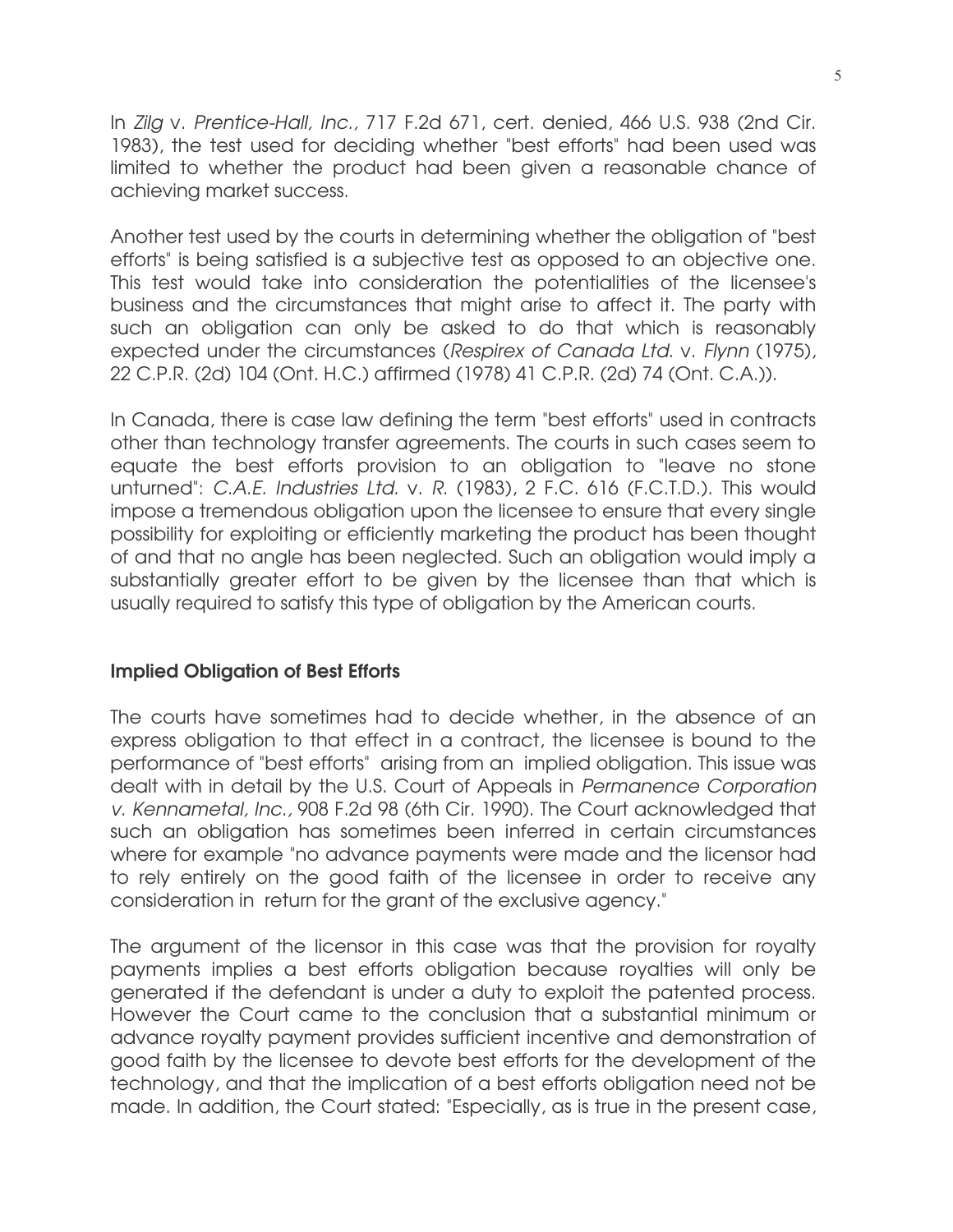when an inventor grants a licence to patented technology, the application of which is unknown, a commitment on the part of the licensee to devote best efforts to the development of the technology is a substantial commitment which should not be automatically inferred".

In light of this, it would seem that a licensor or licensee who wishes to obtain an obligation of best efforts from the other party should make sure to include an express obligation to this effect in the agreement itself.

# Alternatives to the "Best Efforts" Clause

The following are alternatives to the "best efforts" clause: i) the priority of developing the licensed product can be stated in relation to other products and technologies that are being developed at the time of formation of the contract; ii) the priority of the new product to be developed could be stated relative to the product lines of the company in terms of per item profit, sales volume, historical importance to the company etc; iii) the limitations of the budget and workforce of the company could be stated as limitations on a "best efforts" obligation; iv) minimum and maximum commitments of manhours and expenses could be detailed; and v) work to be performed could be outlined in some detail, etc.

It is therefore preferable to specify minimum performance requirements rather than broad, vague terms such as "best efforts" or "reasonable efforts".

In conclusion, it is important to note that using a standard model may be helpful but may not always be suitable for all clients who have different needs and objectives. It is essential to read each clause and carefully adapt it to the particular case in question in order to provide the client with a licensing agreement suitable for his or her needs.